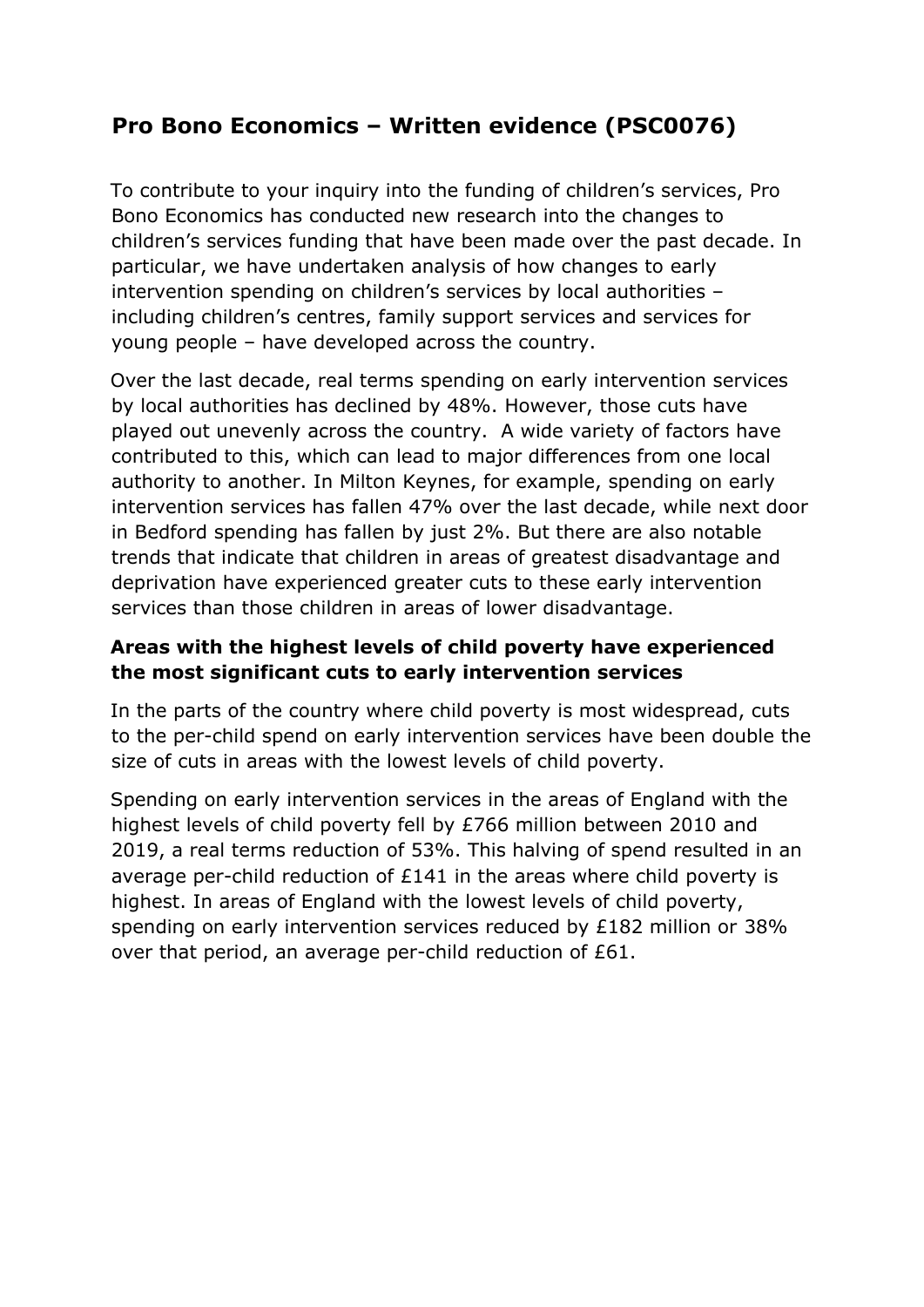

## **The largest cuts to early intervention services have been made in the most deprived areas of the country**

On average, early intervention spending has declined the most in the areas of the country which experience the highest levels of deprivation. Average early intervention spending in the most deprived local authorities decreased from £291 per young person in 2010-11 to £118 per young person in 2019-20 – a 59% reduction. Manchester, for example, has some of the highest levels of deprivation anywhere in England. Spending on early intervention services in Manchester fell by 75% over the decade. In Liverpool, which is also among England's most deprived areas, spending fell 65%.

While the least deprived local authorities tend to spend less on preventative measures per young person, they have been able to protect that spending to a greater extent, with an average reduction of 38% from £142 per young person in 2010-11 to £88 per young person in 2019-20. For example, in York which has much lower of deprivation, overall spend on early intervention children's services fell by just 3% over the decade, while in Surrey it fell by 10%. Buckinghamshire and Rutland local authorities increased their spending on early intervention services between 2010 and 2019.

There have been concerns raised about the scale of cuts in themselves, but most concerning is the risk of a vicious circle affecting both children's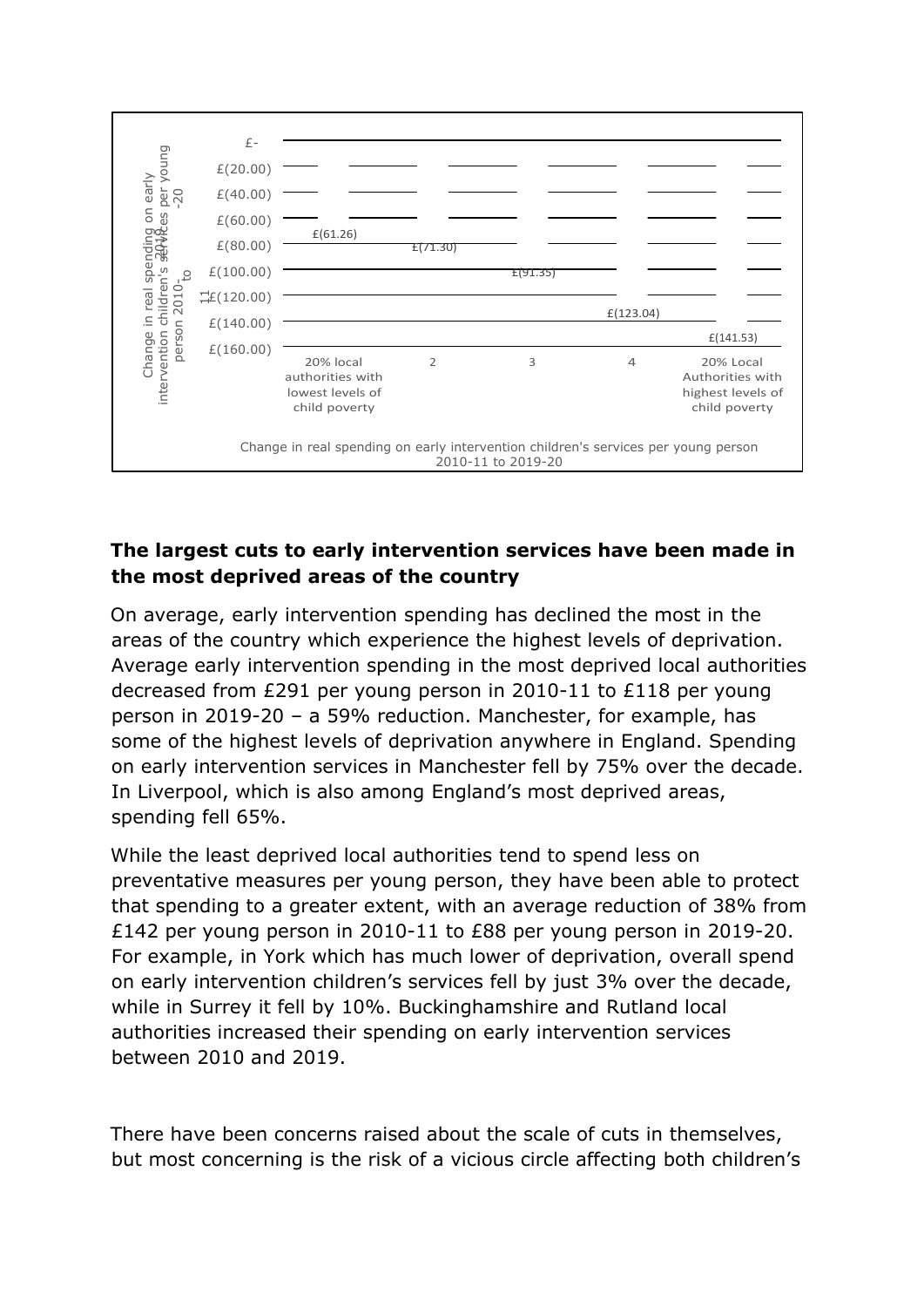outcomes and the public purse. Without preventative measures achieved through early intervention services, the number of young people and families that go on to develop more severe difficulties is likely to increase. This will drive up the demand for late intervention services, such as care placements.

The supply constraints that already exist in the market providing late intervention services are likely to be further exacerbated, leading to further cost increases for local authorities. These supply constraints are likely to have contributed to the increase in the costs of these scarce placements over the period, with the average cost per Looked After Child increasing by £11,000 per year, from £53,000 in 2010-11 to £64,000 in 2019-20. If this continues unabated, it will add further pressure to local authority budgets, leading to further reductions in budgets for preventative measures and subsequently a further worsening of outcomes. The impacts of this may not just be limited to local authority budgets but potentially have further implications for demands in health services, benefits and the wider criminal justice system too.

That this vicious circle is playing out particularly acutely within the areas of the country with the highest levels of child poverty and deprivation should concern both those that are invested in children's outcomes and in the efficiency of public expenditure.

## *1 September 2021*

Pro Bono Economics: Early Intervention Spending in real terms

|                        |                             | <b>Change</b><br>$2010/11$ -<br>2019/20 (f) | <b>Change</b><br>2010/1<br>1-<br>2019/2<br>(9/0)<br>0 |
|------------------------|-----------------------------|---------------------------------------------|-------------------------------------------------------|
| <b>Local authority</b> | <b>Region</b>               |                                             |                                                       |
| Barking and Dagenham   | London                      | -£8,915,409.92                              | $-45%$                                                |
| <b>Barnet</b>          | London                      | $-E8,530,009.03$                            | $-35%$                                                |
| <b>Barnsley</b>        | Yorkshire and<br>the Humber | $-E24,494,114.11$                           | $-73%$                                                |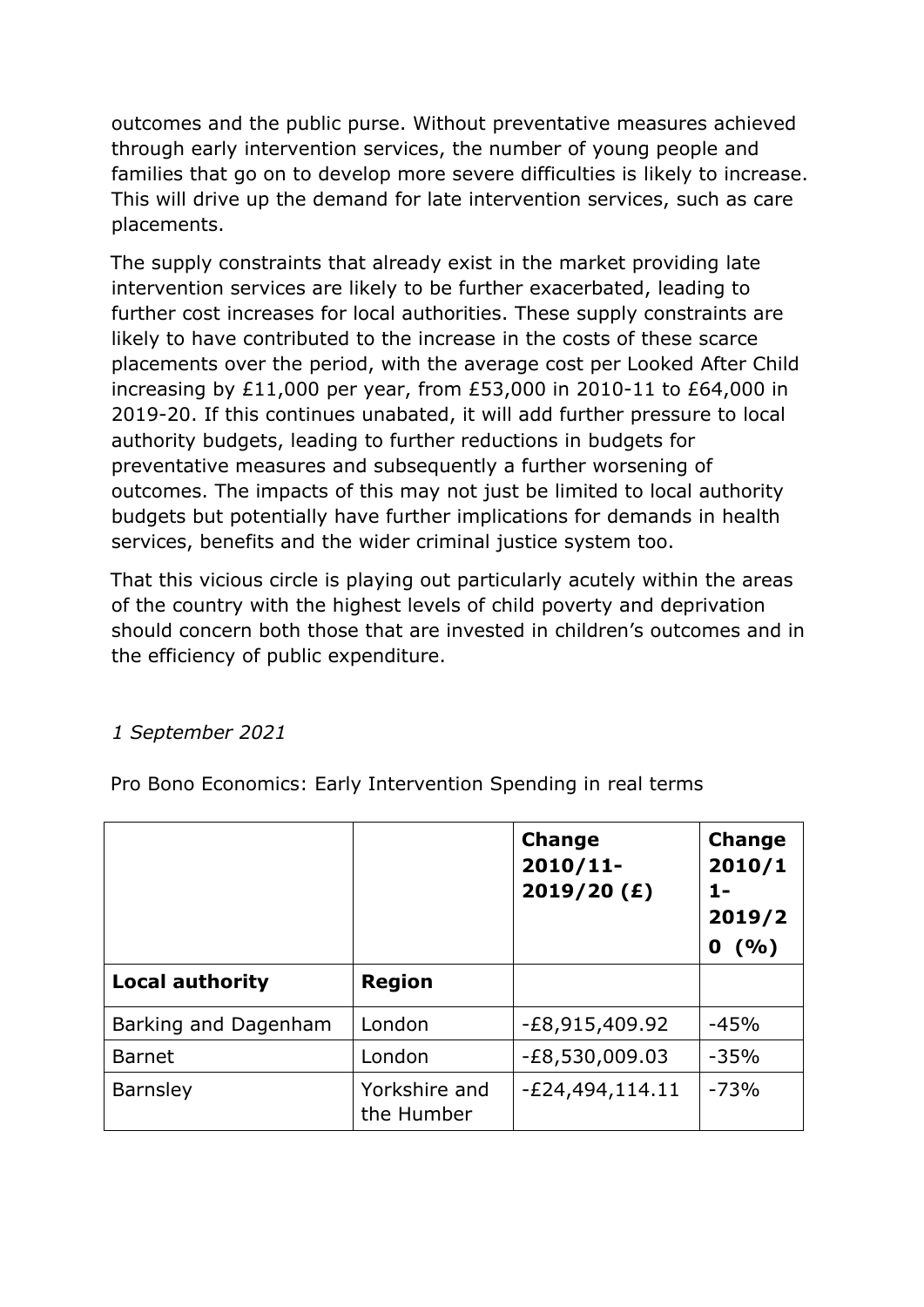| <b>Bath and North East</b><br>Somerset | South West                  | $-E3,170,456.30$    | $-38%$ |
|----------------------------------------|-----------------------------|---------------------|--------|
| Bedford Borough                        | East of<br>England          | $-E148,605.60$      | $-2%$  |
| <b>Bexley</b>                          | London                      | -£9,175,854.83      | $-57%$ |
| Birmingham                             | <b>West Midlands</b>        | $-E51,958,363.80$   | $-65%$ |
| <b>Blackburn with Darwen</b>           | North West                  | -£9,079,784.38      | $-55%$ |
| Blackpool                              | North West                  | $-E3,885,365.42$    | $-39%$ |
| <b>Bolton</b>                          | North West                  | $-E15,073,268.83$   | $-57%$ |
| Bournemouth                            | South West                  |                     |        |
| <b>Bracknell Forest</b>                | South East                  | $-E2,367,542.36$    | $-35%$ |
| <b>Bradford</b>                        | Yorkshire and<br>the Humber | $-E33,358,577.92$   | $-64%$ |
| <b>Brent</b>                           | London                      | $-E19, 129, 618.95$ | $-66%$ |
| <b>Brighton and Hove</b>               | South East                  | -£5,623,494.08      | $-36%$ |
| <b>Bristol City of</b>                 | South West                  | $-E3,021,499.27$    | $-13%$ |
| <b>Bromley</b>                         | London                      | $-E6,324,256.74$    | $-53%$ |
| Buckinghamshire                        | South East                  | £623,053.32         | 4%     |
| <b>Bury</b>                            | North West                  | $-E11,059,721.34$   | $-75%$ |
| Calderdale                             | Yorkshire and<br>the Humber | $-£3,019,163.17$    | $-20%$ |
| Cambridgeshire                         | East of<br>England          | £14,176,525.05      | 162%   |
| Camden                                 | London                      | £3,036,836.31       | 16%    |
| <b>Central Bedfordshire</b>            | East of<br>England          | $-E3,872,272.52$    | $-31%$ |
| <b>Cheshire East</b>                   | North West                  | $-E5,970,333.65$    | $-36%$ |
| Cheshire West and<br>Chester           | North West                  | $-E2,376,303.15$    | $-19%$ |

| City of London | London               | $-E156,216.77$    | $-8\%$ |
|----------------|----------------------|-------------------|--------|
| Cornwall       | South West           | $-E8,177,556.39$  | -23%   |
| Coventry       | <b>West Midlands</b> | $-E11,015,618.39$ | -58%   |
| Croydon        | London               | $-E1,459,973.58$  | $-5%$  |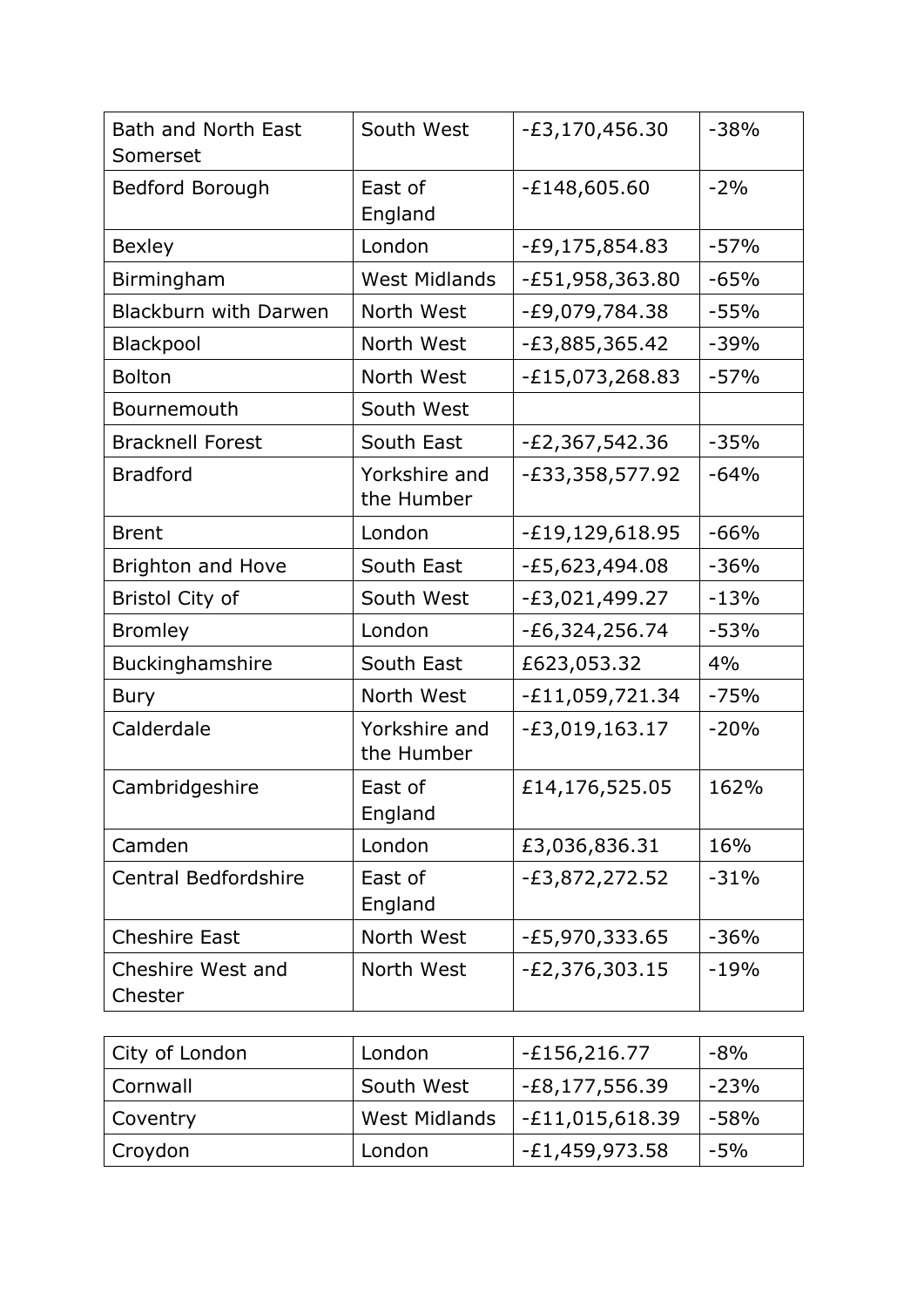| Cumbria                   | North West                  | -£4,365,756.00    | $-17%$ |
|---------------------------|-----------------------------|-------------------|--------|
| Darlington                | North East                  | -£3,480,367.78    | $-51%$ |
| Derby                     | <b>East Midlands</b>        | $-E13,699,743.60$ | $-55%$ |
| Derbyshire                | <b>East Midlands</b>        | $-E41,205,434.88$ | $-72%$ |
| Devon                     | South West                  | $-E11,681,380.08$ | $-32%$ |
| Doncaster                 | Yorkshire and<br>the Humber | E12,786,203.36    | $-55%$ |
| Dorset                    | South West                  | $-E11,477,677.04$ | $-47%$ |
| Dudley                    | <b>West Midlands</b>        | -£13,474,768.79   | $-60%$ |
| Durham                    | North East                  | -£27,152,485.92   | $-66%$ |
| Ealing                    | London                      | -£22,583,666.66   | $-71%$ |
| East Riding of Yorkshire  | Yorkshire and<br>the Humber | -£4,865,946.42    | $-26%$ |
| <b>East Sussex</b>        | South East                  | -£304,096.79      | $-2%$  |
| Enfield                   | London                      | $-E13,083,819.57$ | $-54%$ |
| <b>Essex</b>              | East of<br>England          | $-E53,513,544.11$ | $-59%$ |
| Gateshead                 | North East                  | -£8,279,373.47    | $-58%$ |
| Gloucestershire           | South West                  | $-E13,700,744.45$ | $-41%$ |
| Greenwich                 | London                      | $-E21,997,953.11$ | $-66%$ |
| Hackney                   | London                      | $-E13,342,470.10$ | $-33%$ |
| Halton                    | North West                  | -£9,482,488.07    | $-58%$ |
| Hammersmith and<br>Fulham | London                      | $-E2,465,998.61$  | $-17%$ |
| Hampshire                 | South East                  | E38,336,244.69    | $-69%$ |
| Haringey                  | London                      | $-E14,001,419.26$ | $-57%$ |
| Harrow                    | London                      | $-E1,863,655.77$  | $-17%$ |
| Hartlepool                | North East                  | $-E7,086,414.28$  | $-61%$ |
| Havering                  | London                      | $-E6,498,846.14$  | $-53%$ |
| Herefordshire             | <b>West Midlands</b>        | $-E10,357,282.94$ | $-77%$ |
| Hertfordshire             | East of<br>England          | -£50,160,664.41   | $-55%$ |
| Hillingdon                | London                      | -£4,782,466.29    | $-33%$ |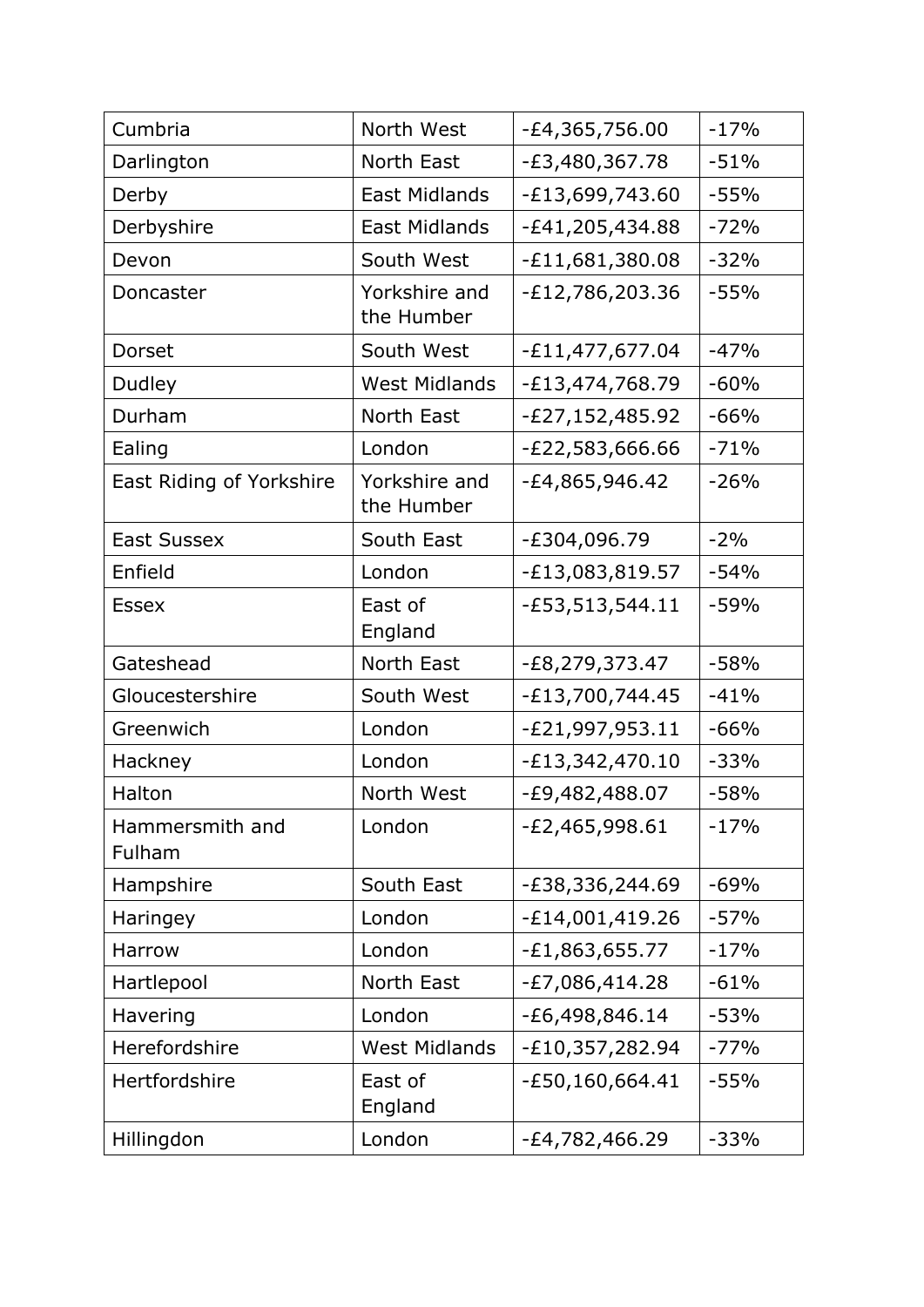| Hounslow        | London     | $-E7,655,084.12$ | -48%   |
|-----------------|------------|------------------|--------|
| Isle of Wight   | South East | $-E6,539,437.94$ | $-74%$ |
| Isles Of Scilly | South West | -£252,011.38     | $-77%$ |

| Islington                                | London                      | $-E13,861,662.86$ | $-41%$ |
|------------------------------------------|-----------------------------|-------------------|--------|
| Kensington and Chelsea                   | London                      | $-E5,224,135.06$  | $-41%$ |
| Kent                                     | South East                  | $-E37,784,026.71$ | $-52%$ |
| Kingston upon Hull City<br><sub>of</sub> | Yorkshire and<br>the Humber | $-E13,568,354.39$ | $-49%$ |
| Kingston upon Thames                     | London                      | $-E769,932.17$    | $-9%$  |
| <b>Kirklees</b>                          | Yorkshire and<br>the Humber | $-E20,320,003.51$ | $-53%$ |
| Knowsley                                 | North West                  | -£4,846,946.83    | $-37%$ |
| Lambeth                                  | London                      | $-E12,370,408.60$ | $-45%$ |
| Lancashire                               | North West                  | $-E60,740,261.26$ | $-57%$ |
| Leeds                                    | Yorkshire and<br>the Humber | $-E40,261,312.02$ | $-59%$ |
| Leicester                                | <b>East Midlands</b>        | $-E24,041,844.19$ | $-66%$ |
| Leicestershire                           | <b>East Midlands</b>        | $-E10,567,191.32$ | $-39%$ |
| Lewisham                                 | London                      | £3,073,168.94     | 28%    |
| Lincolnshire                             | <b>East Midlands</b>        | $-E19,297,319.24$ | $-46%$ |
| Liverpool                                | North West                  | -£26,873,345.87   | $-65%$ |
| Luton                                    | East of<br>England          | $-E6,998,725.03$  | $-46%$ |
| Manchester                               | North West                  | -£50,709,941.47   | $-75%$ |
| Medway                                   | South East                  | $-E11,734,508.85$ | $-60%$ |
| Merton                                   | London                      | $-E2,482,396.42$  | $-25%$ |
| Middlesbrough                            | North East                  | $-E11,246,309.99$ | $-64%$ |
| Milton Keynes                            | South East                  | $-E9,011,009.43$  | $-47%$ |
| Newcastle upon Tyne                      | North East                  | $-E14,740,472.46$ | $-53%$ |
| Newham                                   | London                      | $-E16,027,838.39$ | $-47%$ |
| Norfolk                                  | East of<br>England          | $-E9,343,448.29$  | $-23%$ |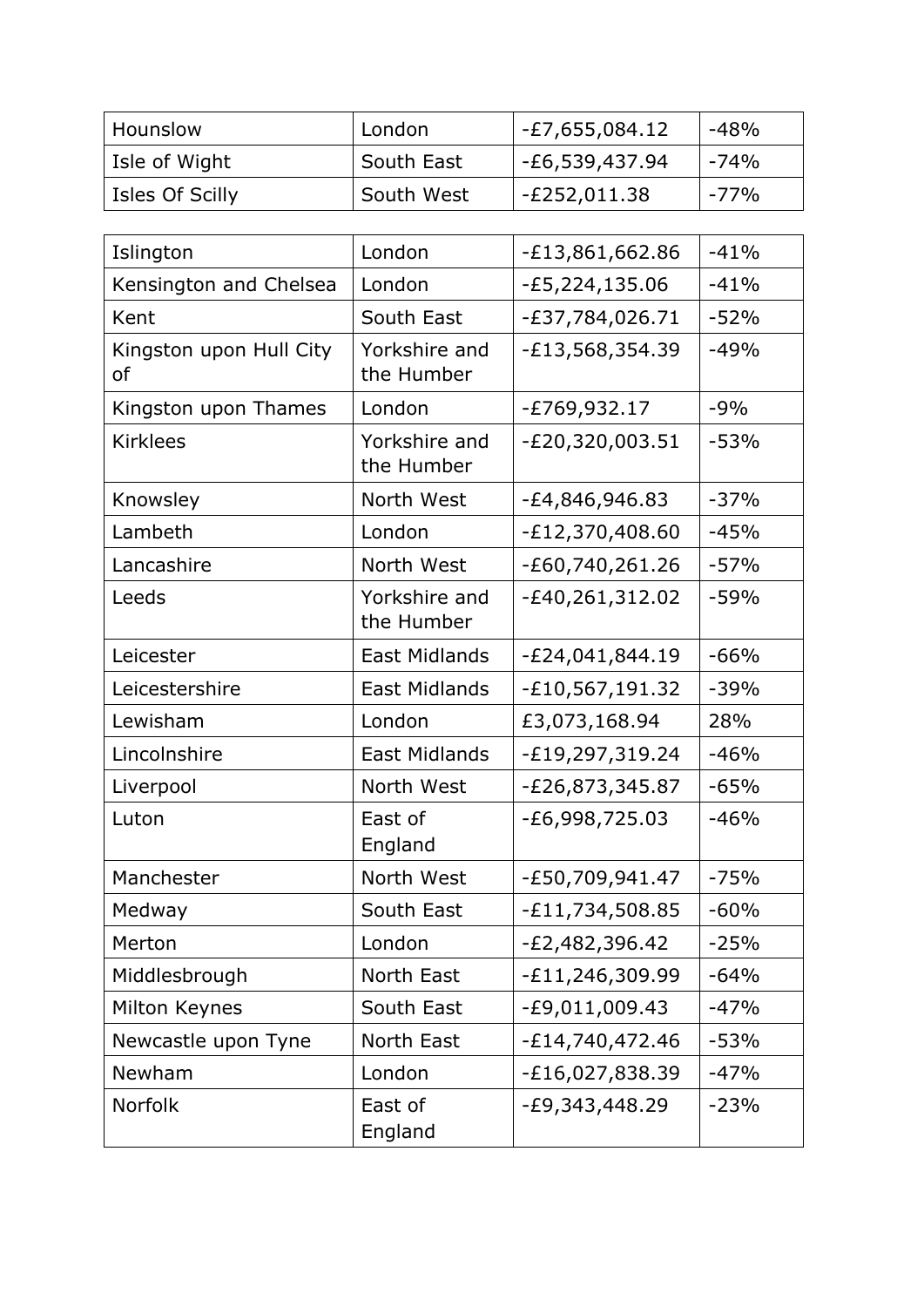| North East Lincolnshire | Yorkshire and<br>the Humber | $-E5,775,545.82$   | $-31%$ |
|-------------------------|-----------------------------|--------------------|--------|
| North Lincolnshire      | Yorkshire and<br>the Humber | $-E5,099,989.82$   | $-37%$ |
| North Somerset          | South West                  | $-E2, 175, 142.04$ | $-25%$ |
| North Tyneside          | North East                  | $-E6, 192, 661.71$ | $-50%$ |
| North Yorkshire         | Yorkshire and<br>the Humber | $-E11,421,489.78$  | $-37%$ |
| Northamptonshire        | <b>East Midlands</b>        | $-E13,686,973.82$  | $-75%$ |
| Northumberland          | North East                  | $-E13,355,726.53$  | $-56%$ |
| Nottingham              | <b>East Midlands</b>        | $-E16,980,406.57$  | $-59%$ |

| Nottinghamshire             | <b>East Midlands</b>        | $-E12,660,675.90$   | $-27%$ |
|-----------------------------|-----------------------------|---------------------|--------|
| Oldham                      | North West                  | £2,830,455.41       | 23%    |
| Oxfordshire                 | South East                  | $-E17,926,844.45$   | $-49%$ |
| Peterborough                | East of<br>England          | £6,901,562.92       | 121%   |
| Plymouth                    | South West                  | $-E7,486,491.76$    | $-39%$ |
| Poole                       | South West                  |                     |        |
| Portsmouth                  | South East                  | -£9,453,987.94      | $-58%$ |
| Reading                     | South East                  | $-E6,778,999.49$    | $-57%$ |
| Redbridge                   | London                      | $-E8,122,675.44$    | $-57%$ |
| <b>Redcar and Cleveland</b> | North East                  | -£9,261,194.97      | $-56%$ |
| Richmond upon Thames        | London                      | $-E3,164,812.00$    | $-29%$ |
| Rochdale                    | North West                  | $-E9,729,027.33$    | $-49%$ |
| Rotherham                   | Yorkshire and<br>the Humber | $-E753,295.46$      | $-6%$  |
| Rutland                     | East Midlands               | £242,192.57         | 13%    |
| Salford                     | North West                  | £4,888,961.77       | 145%   |
| Sandwell                    | <b>West Midlands</b>        | $-E15,847,587.05$   | $-69%$ |
| Sefton                      | North West                  | $-E8,522,410.36$    | $-41%$ |
| Sheffield                   | Yorkshire and<br>the Humber | $-E18,722,664.02$   | $-41%$ |
| Shropshire                  | <b>West Midlands</b>        | $-E10, 196, 843.95$ | $-70%$ |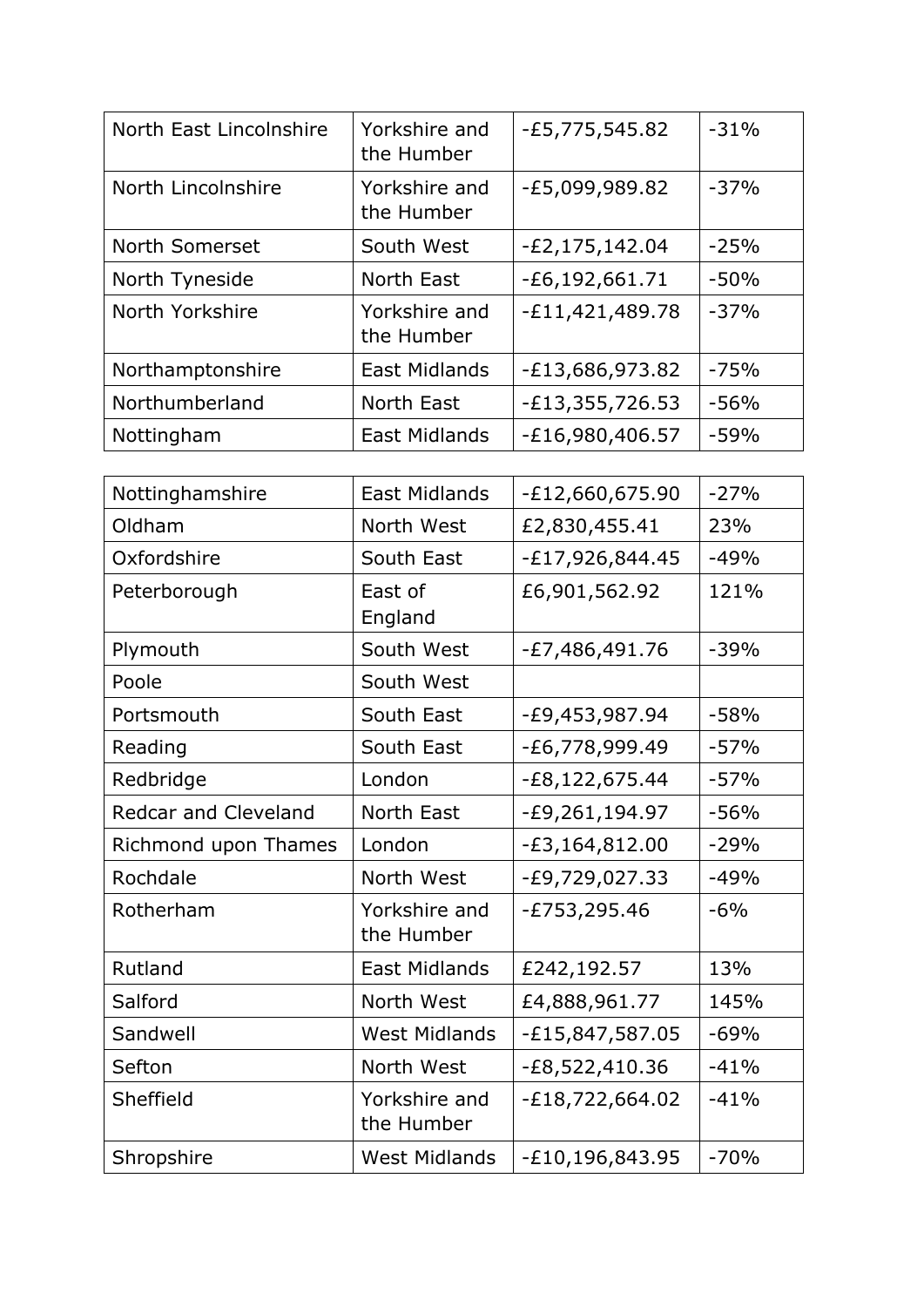| Slough                | South East                  | -£5,661,750.91      | $-58%$ |
|-----------------------|-----------------------------|---------------------|--------|
| Solihull              | <b>West Midlands</b>        | $-E6, 287, 781.21$  | $-48%$ |
| Somerset              | South West                  | $-E13,891,985.57$   | $-60%$ |
| South Gloucestershire | South West                  | -£5,791,033.44      | $-45%$ |
| South Tyneside        | North East                  | $-E6,969,442.54$    | $-58%$ |
| Southampton           | South East                  | $-E5,591,833.72$    | $-36%$ |
| Southend-on-Sea       | East of<br>England          | $-E2,870,506.23$    | $-31%$ |
| Southwark             | London                      | -£19,920,313.07     | $-64%$ |
| <b>St Helens</b>      | North West                  | -£9,089,358.02      | $-59%$ |
| Staffordshire         | <b>West Midlands</b>        | -£25,380,449.97     | $-70%$ |
| Stockport             | North West                  | $-E11,737,136.13$   | $-56%$ |
| Stockton-on-Tees      | North East                  | $-E6,705,601.52$    | $-54%$ |
| Stoke-on-Trent        | <b>West Midlands</b>        | $-E20,290,613.00$   | $-77%$ |
| Suffolk               | East of<br>England          | $-E10, 215, 195.46$ | $-36%$ |
| Sunderland            | North East                  | E16,696,025.00      | $-83%$ |
| Surrey                | South East                  | $-E4,086,754.51$    | $-10%$ |
| Sutton                | London                      | $-E11,312,995.06$   | $-72%$ |
| Swindon               | South West                  | $-E9,175,760.97$    | $-76%$ |
| Tameside              | North West                  | $-E16,570,956.51$   | $-56%$ |
| Telford and Wrekin    | <b>West Midlands</b>        | $-E3,237,493.93$    | $-32%$ |
| Thurrock              | East of<br>England          | $-E11,184,041.09$   | $-54%$ |
| Torbay                | South West                  | $-E4, 121, 623.06$  | $-45%$ |
| <b>Tower Hamlets</b>  | London                      | -£33,640,685.20     | $-63%$ |
| Trafford              | North West                  | $-E9,172,835.23$    | $-65%$ |
| Wakefield             | Yorkshire and<br>the Humber | $-E18, 133, 117.15$ | $-59%$ |
| Walsall               | <b>West Midlands</b>        | $-E22,645,395.66$   | $-81%$ |
| <b>Waltham Forest</b> | London                      | $-E4,311,880.51$    | $-25%$ |
| Wandsworth            | London                      | E8,235,288.89       | $-35%$ |
| Warrington            | North West                  | $-E7,161,863.04$    | $-55%$ |